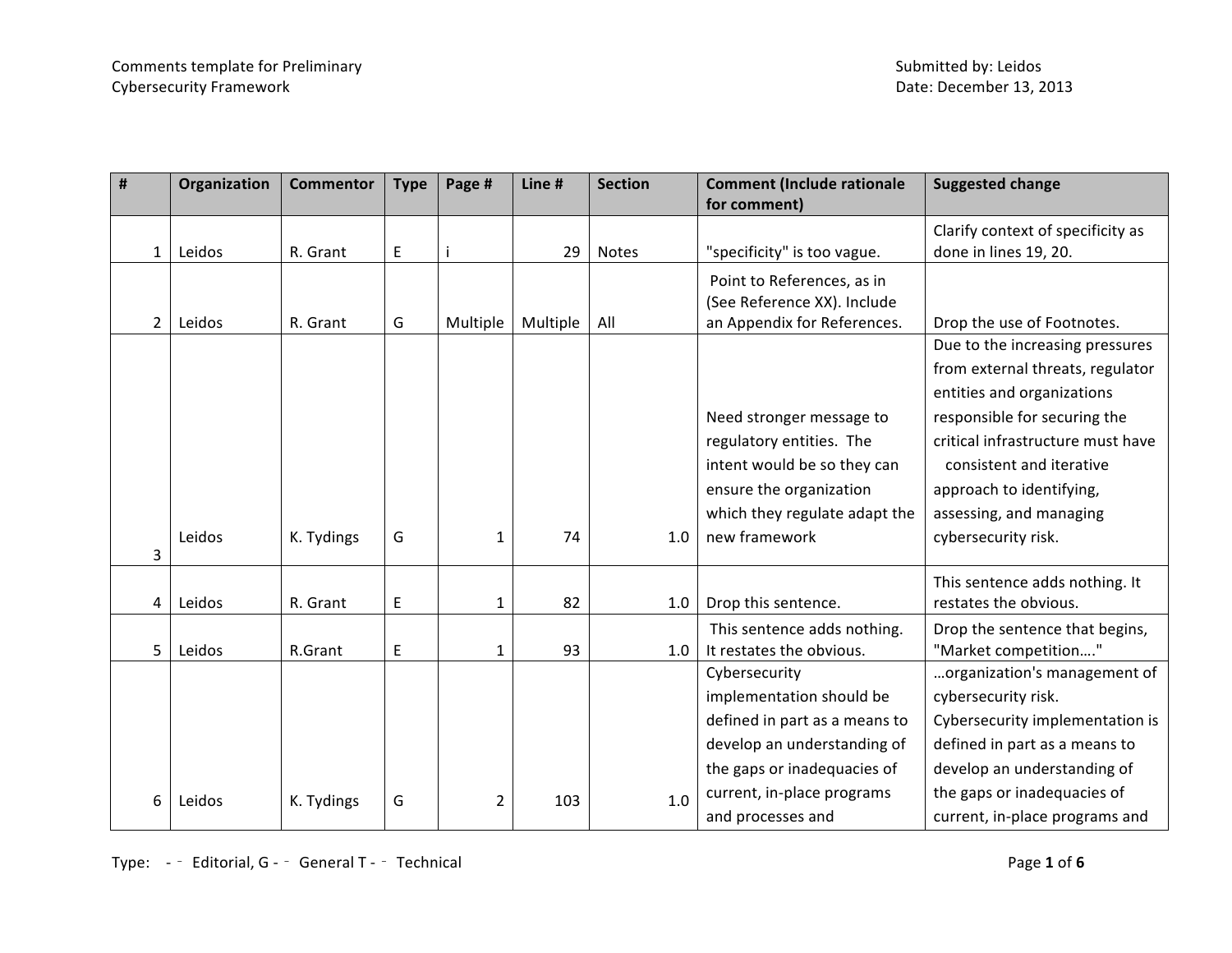# Comments template for Preliminary and the state of the state of the Submitted by: Leidos Cybersecurity Framework **Date: December 13, 2013**

| $\pmb{\sharp}$ | Organization | <b>Commentor</b> | <b>Type</b> | Page #         | Line #      | <b>Section</b>                      | <b>Comment (Include rationale</b><br>for comment)                                                                                                      | <b>Suggested change</b>                                                                                                                           |
|----------------|--------------|------------------|-------------|----------------|-------------|-------------------------------------|--------------------------------------------------------------------------------------------------------------------------------------------------------|---------------------------------------------------------------------------------------------------------------------------------------------------|
|                |              |                  |             |                |             |                                     | compensating for the gaps or<br>inadequacies.                                                                                                          | processes and compensating for<br>the gaps or inadequacies.<br>Alternatively, an organization<br>without an existing<br>cybersecurity program can |
| 7              | Leidos       | C. Vee           | E           | $\overline{2}$ | 103         | 1.0                                 | Use of the framework can<br>also support common<br>communication of<br>cybersecurity risks.                                                            | Recommend adding<br>communication benefit This is<br>raised a bit in 1.2, but believe<br>this also belongs in 1.0                                 |
| 8              | Leidos       | R. Grant         | E           | $\overline{2}$ | 106         | 1.1                                 | The logic is backwards as<br>written. The Framework<br>should be a guide for<br>organizations to align their<br>practices not the other way<br>around. | "to align this guidance"<br>should be changed to "to<br>align their risk practices with the<br>guidance."                                         |
| 9              | Leidos       | R. Grant         | E           | $\overline{2}$ | 112         | 1.1                                 |                                                                                                                                                        | Replace "detailed" with<br>"explained."                                                                                                           |
| 10             | Leidos       | R. Grant         | E           | $\overline{2}$ | 125-130     |                                     | These lines go into too much<br>detail for an Overview                                                                                                 | Drop these lines. Possibly move<br>them to another section.                                                                                       |
| 11             | Leidos       | R.Grant          | G           | $\overline{2}$ | 131         | 1.1                                 | The "Appendix B" is reference<br>out of place, an afterthought.                                                                                        | This discussion of privacy and<br>civil liberties might fit better at<br>the end of the Section.                                                  |
| 12             | Leidos       | A.K. Aslam       | G           | $\overline{2}$ | 141,<br>142 | 1.1 Overview<br>of the<br>Framework | Framework Categories and<br>Subcategories are introduced<br>without properly defining<br>what those terms.                                             | Include definitions of the new<br>terms                                                                                                           |
| 13             | Leidos       | R. Grant         |             | 3              | 144         | 1.1                                 | Change "are" to "can."                                                                                                                                 | "Can" sounds better in this<br>sentence.                                                                                                          |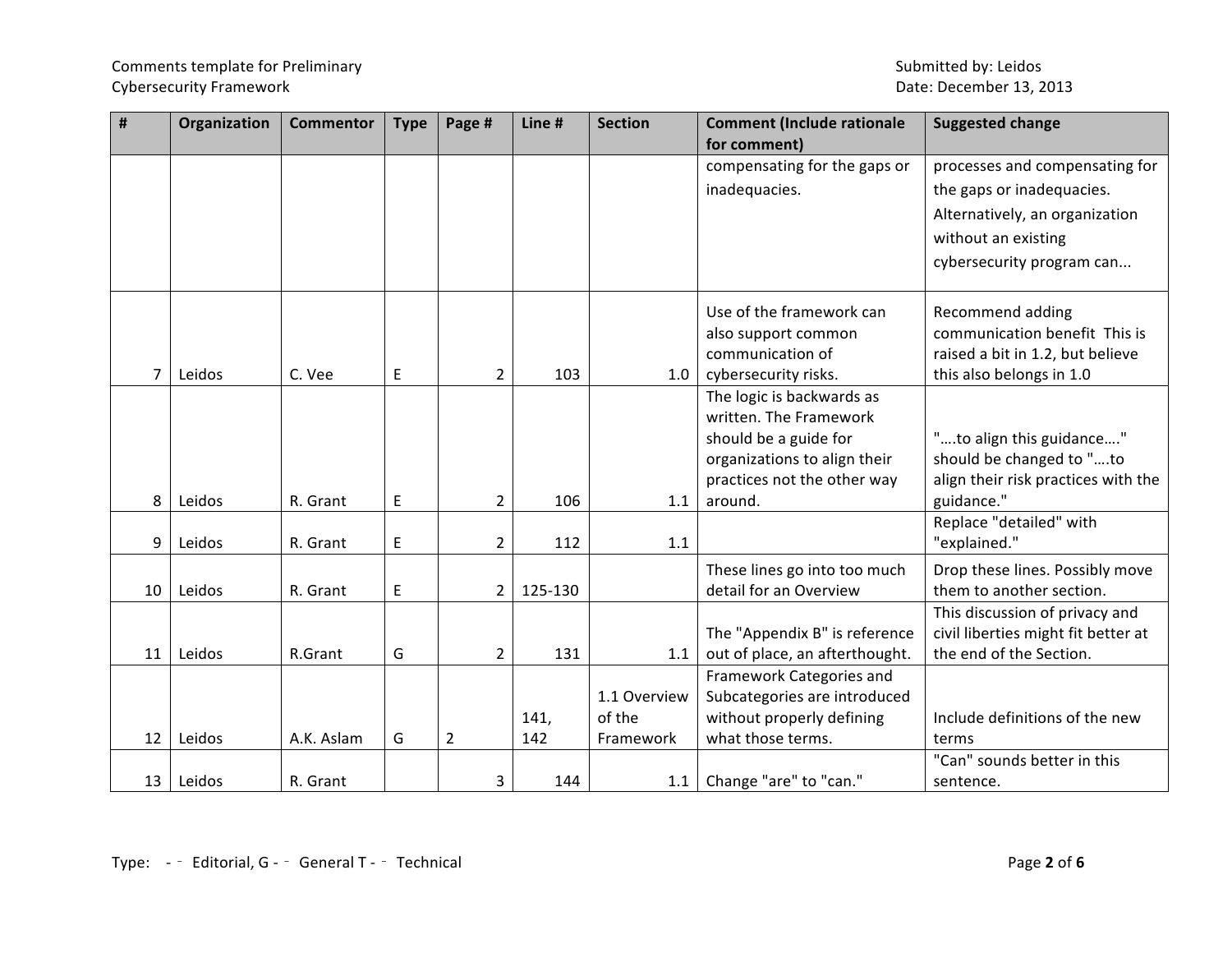# Comments template for Preliminary and the comments of the Submitted by: Leidos Cybersecurity Framework **Date: December 13, 2013**

| #  | Organization | <b>Commentor</b> | <b>Type</b> | Page # | Line # | <b>Section</b> | <b>Comment (Include rationale</b> | <b>Suggested change</b>            |
|----|--------------|------------------|-------------|--------|--------|----------------|-----------------------------------|------------------------------------|
|    |              |                  |             |        |        |                | for comment)                      |                                    |
|    |              |                  |             |        |        |                |                                   | "Inform" is used throughout the    |
|    |              |                  |             |        |        |                |                                   | document. It seems weak. It        |
|    |              |                  |             |        |        |                |                                   | should be changed to more          |
|    |              |                  |             |        |        |                |                                   | decisive verbs wherever            |
| 14 | Leidos       | R. Grant         | E           | 3      | 170    | 1.2            | Change "inform" to "identify."    | possible.                          |
|    |              |                  |             |        |        |                | Having an awareness that risk     |                                    |
|    |              |                  |             |        |        |                | to an organization                | risk-based to provide flexible     |
|    |              |                  |             |        |        |                | responsible for securing the      | implementation. Organizations      |
|    |              |                  |             |        |        |                | critical infrastructure exists to | responsible for securing the       |
|    |              |                  |             |        |        |                | capture the attention of both     | critical infrastructure should     |
|    |              |                  |             |        |        |                | an assessor and an                | adapt the understanding that       |
|    |              |                  |             |        |        |                | organization within the           | (a) there are threats to the       |
|    |              |                  |             |        |        |                | critical infrastructure should    | various IT and ICS systems         |
|    |              |                  |             |        |        |                |                                   |                                    |
|    |              |                  |             |        |        |                | be developed. Due to a            | within critical infrastructure and |
|    |              |                  |             |        |        |                | passive approach so far in        | (b) the systems within their       |
|    |              |                  |             |        |        |                | some industries, I believe this   | organizations are at risk to       |
| 15 | Leidos       | K. Tydings       | G           | 3      | 183    | 1.2            | message should be clear.          | vulnerability exploitation.        |
|    |              |                  |             |        |        |                |                                   |                                    |
|    |              |                  |             |        |        |                |                                   |                                    |
|    |              |                  |             |        |        | 1.3            |                                   |                                    |
|    |              |                  |             |        | 186,   | Document       | Maintain the order of             | Framework Core, the Profile        |
| 16 | Leidos       | A.K. Aslam       | $\mathsf E$ | 4      | 187    | Overview       | framework components.             | and Tiers                          |
|    |              |                  |             |        |        |                | " both internally and             |                                    |
|    |              |                  |             |        |        |                | externally." don't add            |                                    |
|    |              |                  |             |        |        |                | anything to the sentence.         |                                    |
|    |              |                  |             |        |        |                | Externally doesn't make any       |                                    |
|    |              |                  |             |        |        |                | sense in the context of the       |                                    |
| 17 | Leidos       | R. Grant         | E           | 5      | 201    | $\overline{2}$ | Framework.                        | Drop "internally and externally."  |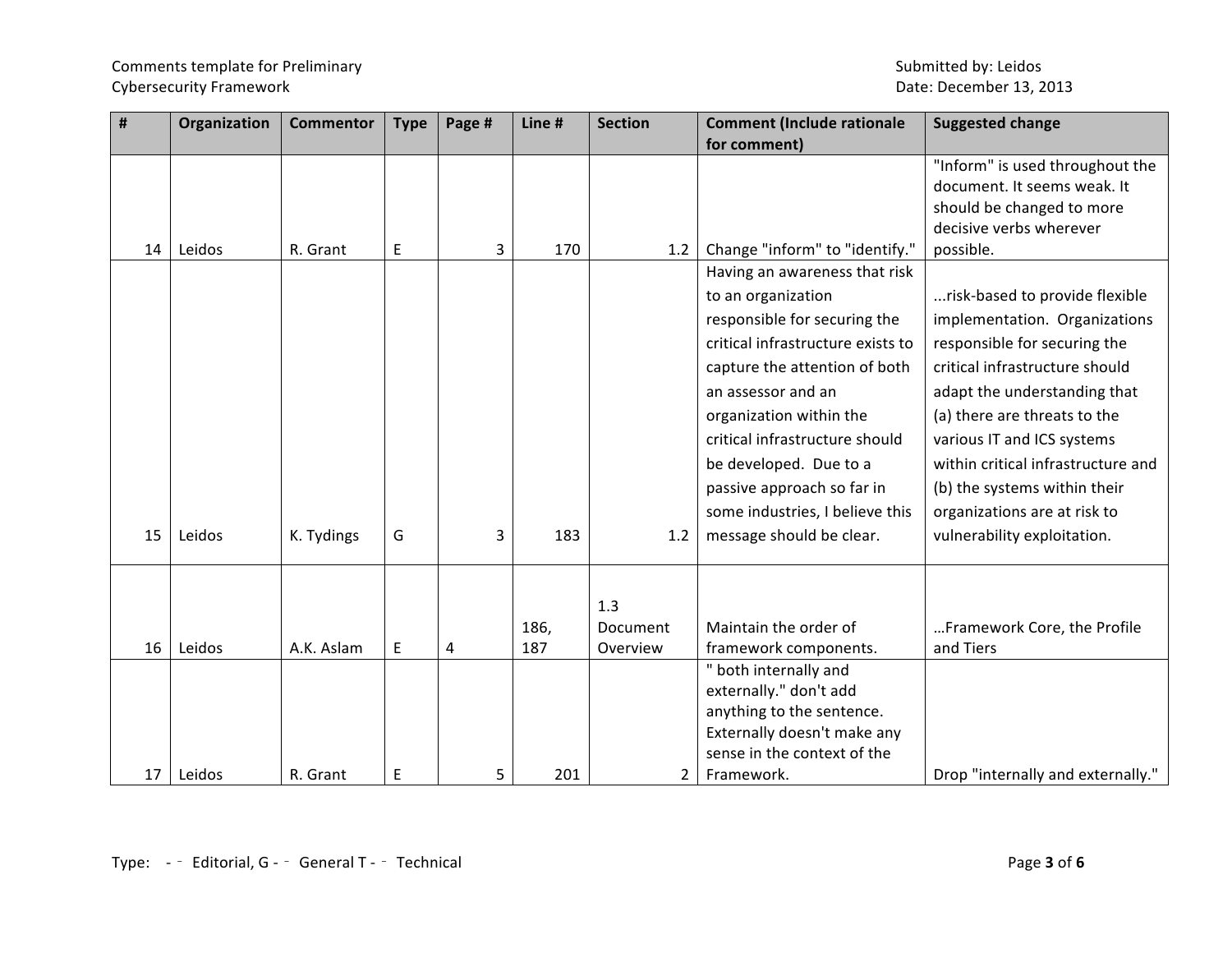# Comments template for Preliminary and the state of the state of the Submitted by: Leidos Cybersecurity Framework **Date: December 13, 2013**

| $\pmb{\sharp}$ | Organization | <b>Commentor</b> | <b>Type</b> | Page #         | Line # | <b>Section</b> | <b>Comment (Include rationale</b> | <b>Suggested change</b>           |
|----------------|--------------|------------------|-------------|----------------|--------|----------------|-----------------------------------|-----------------------------------|
|                |              |                  |             |                |        |                | for comment)                      |                                   |
|                |              |                  |             |                |        |                | While the framework itself is     |                                   |
|                |              |                  |             |                |        |                | not a checklist it feels like the |                                   |
|                |              |                  |             |                |        |                | document is not recognizing       |                                   |
|                |              |                  |             |                |        |                | the benefit of checklists to      | Recommend adding checklists       |
|                |              |                  |             |                |        |                | enable standard processes         | to line 210 as a potential        |
| 18             | Leidos       | C. Vee           | G           | 5              | 208    | 2.1            | and configurations                | outcome of the framework          |
|                |              |                  |             |                |        |                | Identify does not explicitly      |                                   |
|                |              |                  |             |                |        |                | include threats in this           |                                   |
|                |              |                  |             |                |        |                | discussion. Line 249 mentions     |                                   |
| 19             | Leidos       | R. Grant         | G           | 6              | 243    | 2.1            | risks.                            | Include threats in this section.  |
|                |              |                  |             |                |        |                | The Categories are not            | Change "outcomes:" to             |
| 20             | Leidos       | R. Grant         | E           | $\overline{7}$ | 255    |                | outcomes, they are activities.    | "activities:"                     |
|                |              |                  |             |                |        |                | Are there any Target Profiles     | Identify a link to examples of    |
| 21             | Leidos       | R. Grant         | G           | 7              | 290    | 2.1            | that already exist?               | Target Profiles.                  |
|                |              |                  |             |                |        |                |                                   | Change "serve" to "serves" and    |
| 22             | Leidos       | R. Grant         | E           | 8              | 297    | 2.2            |                                   | replace "part" with "input."      |
|                |              |                  |             |                |        |                | Figure mentions Risk              | Recommend changing "Risk          |
|                |              |                  |             |                |        |                | Appetite. This is the only        | Appetite" to "Risk Tolerance" in  |
|                |              |                  |             |                |        |                | place in the document that        | Figure to be consistent with      |
| 23             | Leidos       | R. Grant         | E           | 9              | 318    | 2.3            | this term is used.                | the rest of the document.         |
|                |              |                  |             |                |        |                |                                   | Appendix-A_framework-core-        |
|                |              |                  |             |                |        |                |                                   | informative-references provides   |
|                |              |                  |             |                |        |                |                                   | tabular reference. However, it    |
|                |              |                  |             |                |        |                |                                   | would be nice to have a pictorial |
|                |              |                  |             |                |        |                | score card and a diagram          | flowchart as well.                |
|                |              |                  |             |                |        | 3.0 How to     | connecting framework cores,       | score card of how an              |
|                |              |                  |             |                |        | Use the        | profiles and tiers would help a   | organization is scoring in each   |
| 24             | Leidos       | A.K. Aslam       | Τ           | 11             | 390    | Framework      | reader.                           | of the areas would be helpful.    |
|                |              |                  |             |                |        | Appendix A:    | Guidance on 3rd party             | Include verbiage on supplier      |
|                |              |                  |             |                |        | Framework      | supplier in not mentioned         | security quality assessment and   |
| 25             | Leidos       | A.K. Aslam       | T           | 13             | 457    | Core           | under any category. Reality of    | establishment of vendor           |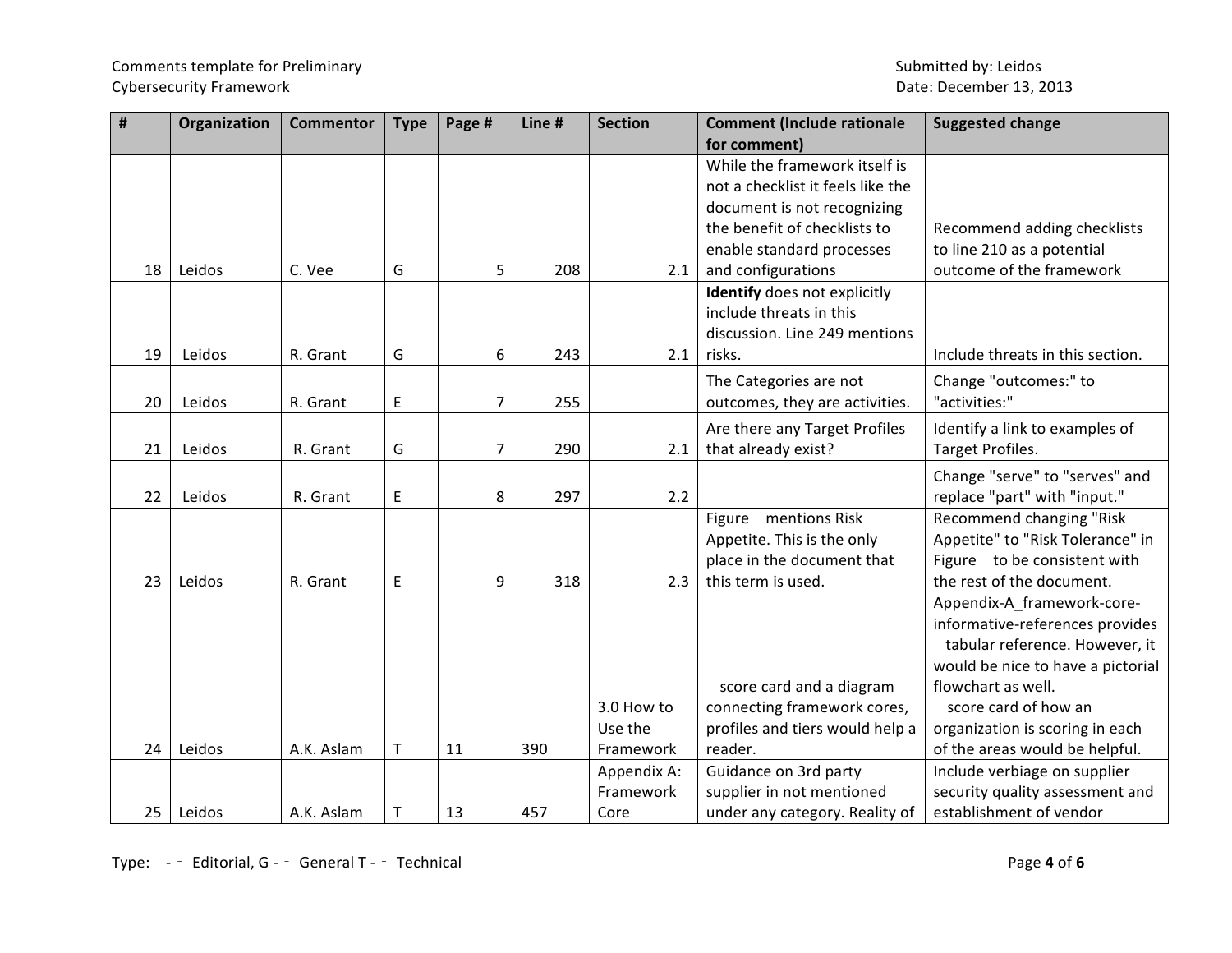# Comments template for Preliminary and the state of the state of the Submitted by: Leidos Cybersecurity Framework **Date: December 13, 2013**

| #  | Organization | <b>Commentor</b> | <b>Type</b> | Page # | Line # | <b>Section</b> | <b>Comment (Include rationale</b> | <b>Suggested change</b>          |
|----|--------------|------------------|-------------|--------|--------|----------------|-----------------------------------|----------------------------------|
|    |              |                  |             |        |        |                | for comment)                      |                                  |
|    |              |                  |             |        |        |                | today's businesses is they        | management process.              |
|    |              |                  |             |        |        |                | have many suppliers               |                                  |
|    |              |                  |             |        |        |                | supporting their mission and      |                                  |
|    |              |                  |             |        |        |                | the quality of their security     |                                  |
|    |              |                  |             |        |        |                | controls is as important as       |                                  |
|    |              |                  |             |        |        |                | their internal controls.          |                                  |
|    |              |                  |             |        |        |                | Include Standards along with      | Standards like NIST STIGs, CIS   |
|    |              |                  |             |        |        | Governance     | the policies, procedures and      | guidelines can be good           |
| 26 | Leidos       | A.K. Aslam       | G           | 15     |        | (GV)           | processes                         | examples                         |
|    |              |                  |             |        |        | <b>Risk</b>    | The verbiage for RA is more       | This section should include risk |
|    |              |                  |             |        |        | Assessment     | appropriate in Risk               | rating, methodology, and         |
| 27 | Leidos       | A.K. Aslam       | G           | 15     |        | (RA)           | Management (RM) section           | decision capture process.        |
|    |              |                  |             |        |        | Information    |                                   |                                  |
|    |              |                  |             |        |        | Protection     |                                   |                                  |
|    |              |                  |             |        |        | Processes      |                                   |                                  |
|    |              |                  |             |        |        | and            | Include Standards along with      | Standards like NIST STIGs, CIS   |
|    |              |                  |             |        |        | Procedure      | the policies, procedures and      | guidelines can be good           |
| 28 | Leidos       | A.K. Aslam       | G           | 19     |        | (IP)           | processes                         | examples                         |
|    |              |                  |             |        |        |                | Maintenance of an                 |                                  |
|    |              |                  |             |        |        | Maintenance    | information system include        | Maintenance, repair, and         |
| 29 | Leidos       | A.K. Aslam       | G           | 21     |        | (MA)           | proper disposal process           | disposal of                      |
|    |              |                  |             |        |        |                | These references hand out         | Ad an additional Appendix of     |
| 30 | Leidos       | R. Grant         | E           | 26     | 469    | Appendix A     | like an afterthought.             | References.                      |
|    |              |                  |             |        |        |                |                                   |                                  |
|    |              |                  |             |        |        |                | Lines 478 through 483 seem        |                                  |
|    |              |                  |             |        |        |                | to be out of place. They don't    |                                  |
| 31 | Leidos       | R. Grant         | E           | 27     | 478    | Appendix A     | add any clarity to Table 1.       | Drop these lines.                |
|    |              |                  |             |        |        |                | Table doesn't add anything        |                                  |
|    |              |                  |             |        |        |                | to the Appendix. Table 1 is       |                                  |
|    |              |                  |             |        |        |                | sufficiently clear to stand on    |                                  |
| 32 | Leidos       | R. Grant         | E           | 27     | 484    | Appendix A     | its own.                          | Drop Table 2.                    |